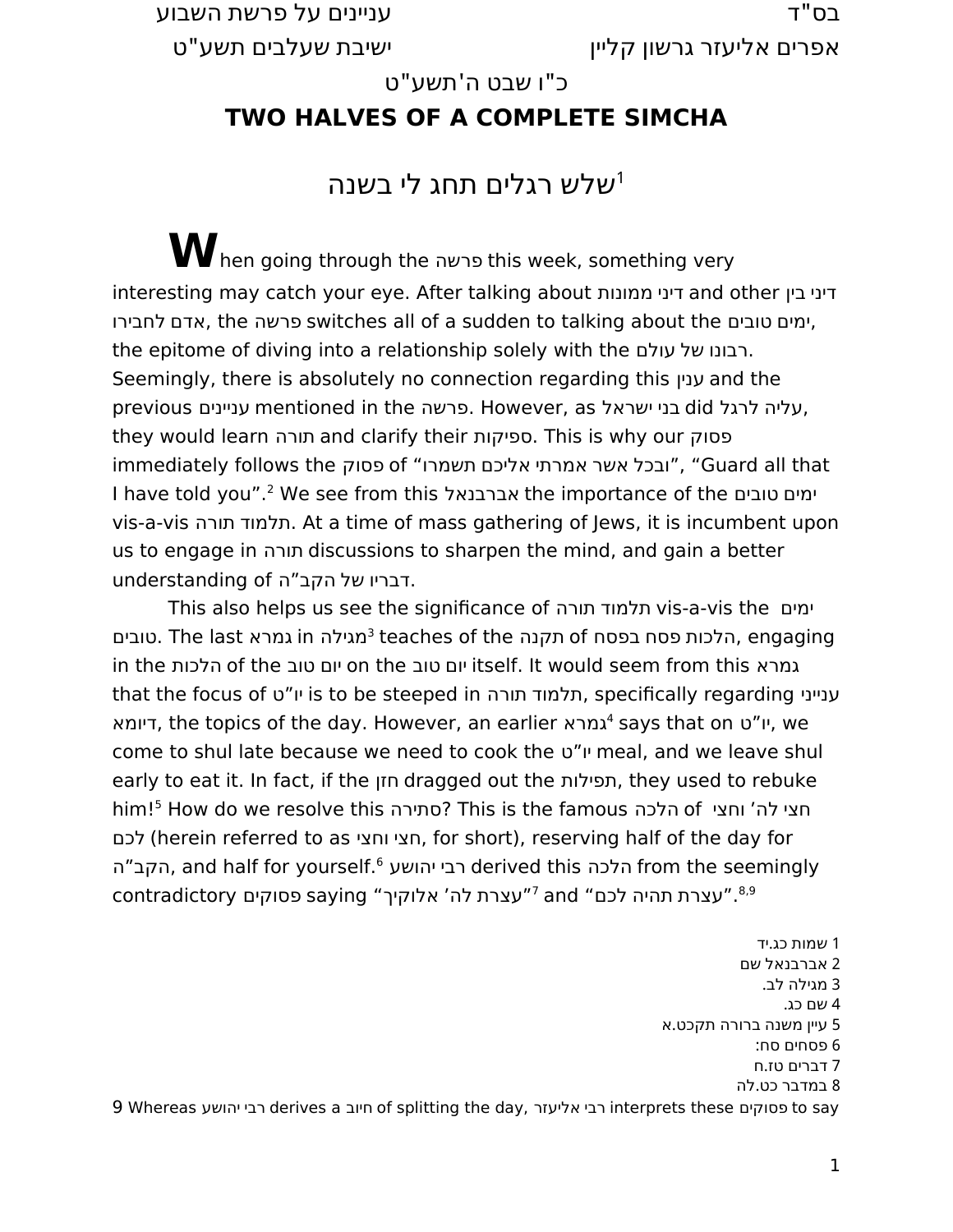" בס ד עניינים על פרשת השבוע

אפרים אליעזר גרשון קליין " ישיבת שעלבים תשע ט

#### כ"ו שבט ה'תשע"ט

#### **TWO HALVES OF A COMPLETE SIMCHA**

Parenthetically, this law applies by שבת as well, even according to הבי אליעזר. Based on this, the ברייתא in מגילה states that on שבת, since we aren't cooking the meal, we should be coming to shul earlier, and engaging in עבודה to a greater extent than ט יו " .

Now that we understand the basis of וחצי חצי, we can analyze some applications of this principle. The בית שמאי of שיטה that a "ישנה סוכה", an old סוכה, is פסול for fulfilling the מצוה on סוכות. To qualify this ruling, the משנה says that any סוכה built more than 30 days before סוכות without express intent to be used for the מצוה is considered "old", and פסול according to שמאי בית. Why is 30 days the barometer for the כשרות of a סוכה ? When 30 days before the ט יו " comes around, we start to engage in the הלכות of the upcoming חג. [11](#page-1-1) Therefore, since we start to be in the "סוכות mode" 30 days before סוכות, a סוכה built in that time period has a לשמה חזקה סתם , a standard סוכה is built for the sake of the מצוה. This brings us to another question. Earlier, we brought down the גמרא in מגילה that says we engage in the הלכות of the ט יו " on the day itself. How, then, can י רש " say we learn the הלכות from 30 days before? If we know the הלכות from studying them for a while beforehand, what's the necessity for studying them on the חג itself?

There are 2 approaches to answer this question. רי"ב סאלאוייצ'יק based on the גמרא that explains how we got 2 crowns when we said נעשה ונשמע[13](#page-1-3), that נעשה represents doing, while נשמע represents learning. However, the הלוי בית says that you need to learn how to perform the מצוות. Therefore, נעשה is learning to do, while נשמע is learning to learn. Perhaps, we can draw a connection to our סוגיא from this מאמר of the הלוי בית. For 30 days before the ט יו " , we learn how to do what we need to do. We learn the הלכות and bring them in to the practical. On  $v''$ וי", after we spent the past month learning the הלכות, we dedicate this day to engage in דיומא ענייני, purely for the sake of learning and the day itself.

In his השורשי המצוה says that we abstain from וח מלאכה on

that you can choose a day for הקב"ה or a day for yourself. The (או"ח תקכט.א) w holds like .רבי יהושע

<span id="page-1-2"></span><span id="page-1-1"></span><span id="page-1-0"></span>10 סוכה ט .

- "11 רש"י שם ד"ה "בית שמאי פוסלין "
	- 12 בית הלוי עה"ת, משפטים א

<span id="page-1-4"></span><span id="page-1-3"></span>13 שבת פח .

14 מצוה רצח, שלא לעשות מלאכה ביום ראשון של פסח